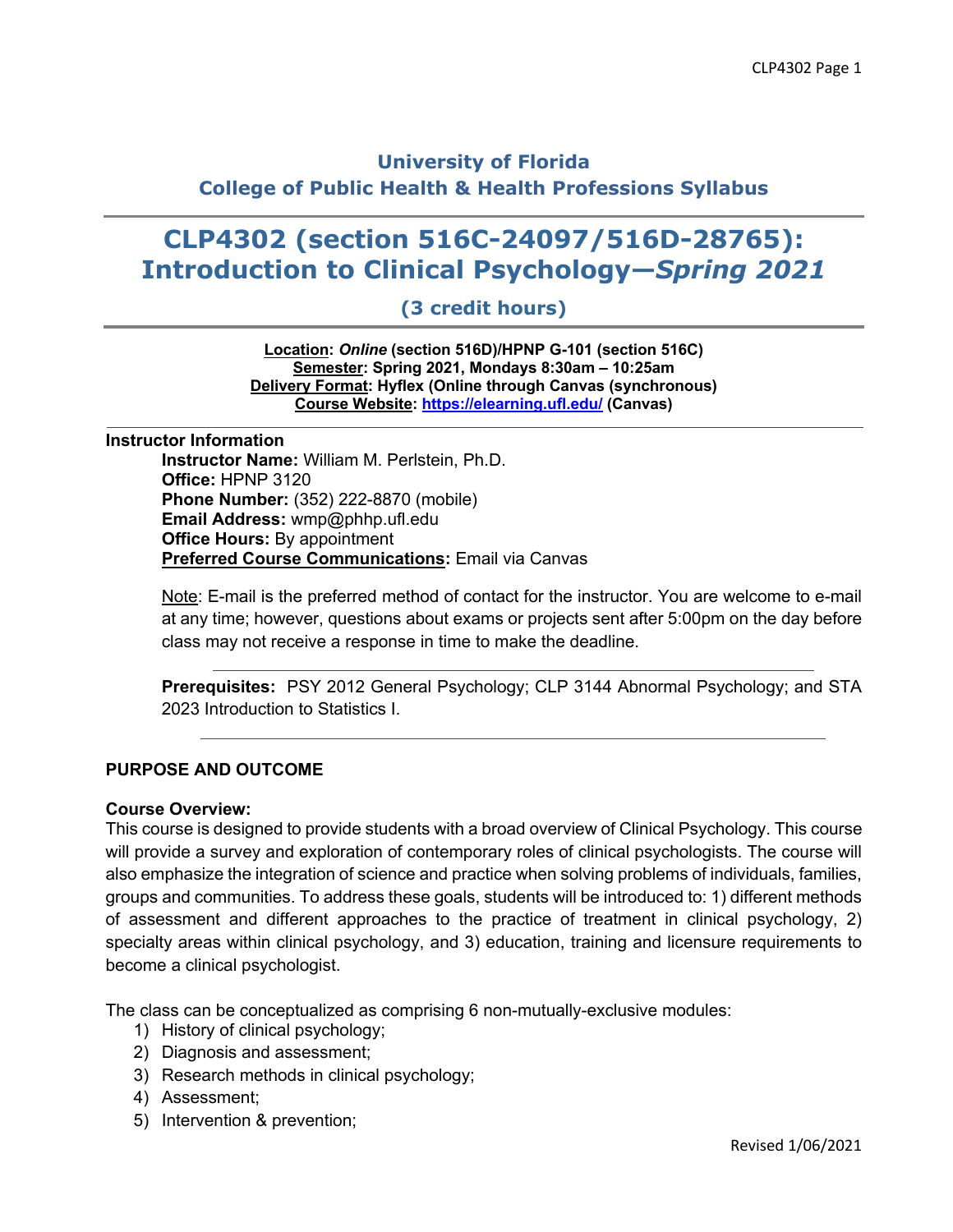6) Specialty areas within clinical psychology and associated training.

# **Relation to program outcomes:**

This course serves as an upper-level course within clinical and health psychology at the University of Florida. The early-stage developmental focus will support learning objectives that are applicable to a range of clinical and health profession degrees including public health, psychology, pre-medicine, health sciences, and early development undergraduate training programs.

**Course Objectives**: After successfully completing CLP 4302, students will be able to (including but not limited to):

- 1. Identify and distinguish between major mental-health professions;
- 2. Demonstrate an understanding of how clinical psychologists approach mental-health diagnosis, assessment, prevention, and treatment;
- 3. Explain the importance of the scientist-practitioner model of clinical psychology;
- 4. Understand and explain similarities and differences in various specialty areas in clinical psychology;
- 5. Explain training and educational processes involved in licensure for clinical psychologists in the US;
- 6. Understand and explain assessment, treatment (i.e., intervention), and prevention methods in clinical psychology;
- 7. Understand and explain research methods in clinical psychology;
- 8. Describe the academic and professional preparation that Clinical Psychologists must complete before beginning clinical practice, including pre- and post-doctoral training and board certification;
- 9. Outline the strengths and limitations of published research so that the validity of findings regarding treatments can inform decisions clinical decisions;
- 10. Describe the various areas of practice for Clinical Psychologists to include academic, clinical, and research contexts;
- 11. Distinguish the various assessment strategies and tools used in clinical practice, including assessing for psychopathology, neuropsychology, behavior, pediatrics, and personality;
- 12. Describe empirically-based principles of therapeutic change, including relevant client and therapist variables;
- 13. Understand and describe ethical issues in scientific-research and ethical codes for psychologist providing psychological services, as outlined by the American Psychological Association (APA);
- 14. Discuss evidence-based treatments so that their connection to valid research and their likelihood of effectiveness are addressed.

#### **Instructional Methods:**

Lecture, class discussion, and small-group and individual work will comprise the majority of class sessions. The role of the instructor will be to: present an overview of relevant topics, provide additional reading material and learning resources with up-to-date research findings, facilitate discussion of selected topics, and provide timely feedback. Expectations for students are to attend class fully prepared, participate in class discussions, and read assigned materials prior to class in preparation for lecture.

# **Required Equipment**

See UF Student Computer Requirements. Your program may have additional requirements. For this course you will need a computer that can run HonorLock and the Google Chrome browser with highspeed internet access, a webcam, and microphone.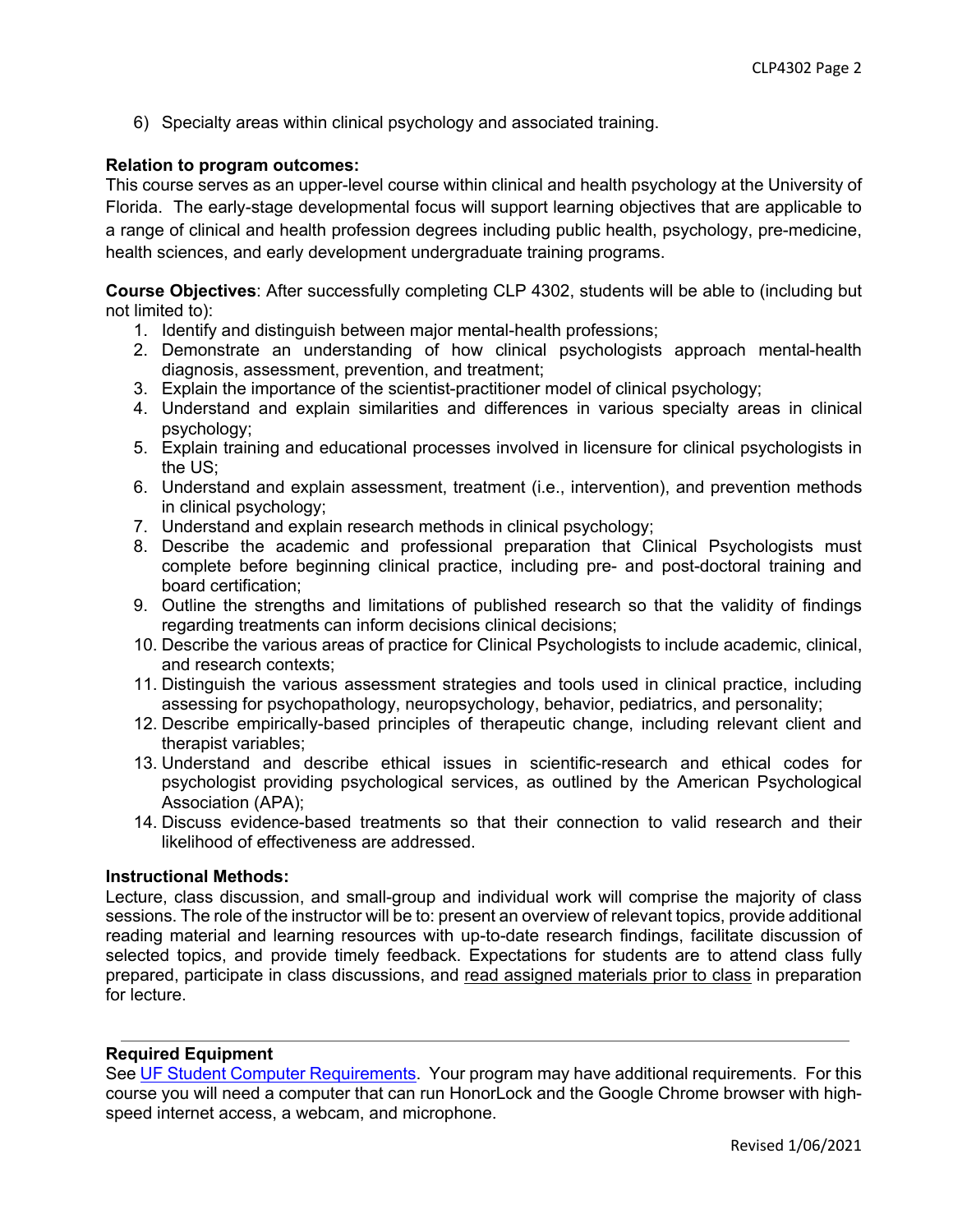For technical support for this class, please contact the UF Help Desk at: Learning-support@ufl.edu, (352) 392-HELP (option 2), or https://lss.at.ufl.edu/help.shtml 3

#### *HonorLock Proctoring Services*

*Students registered for the 100% online section (516D) will be required to use HonorLock for completing quizzes and exams, If you are registered for the in-person section (516C), please let me know at least one week in advance if you will not be in class to take a quiz or exam and will require HonoLlock—I will need to do some coordination for you to be able to access HonorLock.*

This course will be using HonorLock, a proctoring service for graded quizzes. HonorLock ensures quiz integrity and enables administration of remote online quizzes.

- No pre-scheduling is required. You can take your quiz at any time during the window it is open in Canvas.
	- $\circ$  However, I caution you not to wait until the last minute, because you will run the extreme risk of having the quiz close out automatically before you have had your full number of allowed minutes. The quiz will close out at the time set in Canvas regardless of how many minutes you have left to take the quiz, and you will not be able to finish.
- HonorLock will record and audit your entire quiz session.
- All recorded quiz sessions will be reviewed as part of your final grade.
- Instances of cheating or inappropriate behavior will be considered violations of the Student Honor Code and will result in disciplinary action.
- Students will need to have **Google Chrome**, a microphone and webcam in place during the test-taking period. An inexpensive webcam and microphone should work fine. Students will NOT be allowed to take a quiz without a webcam.
- Students will need to have some administrative rights on the computer they are using for the quiz to enable the proctoring service to function.
- It is recommended that students not use a wireless Internet connection for quizzes. Please consider wire connecting your wireless laptop to your modem for a more reliable Internet signal during the quiz. Inexpensive modem cables are available in most electronic stores and online.

#### *HonorLock Set-up*

HonorLock is a user-friendly system, but you must follow these guidelines to register and take your quizzes:

1. Review the following HonorLock Student Information to obtain an overview of HonorLock:

#### • Honorlock - Student Exam Preparation Information (PDF) *Taking Quizzes*

Again, no pre-scheduling is required. You can take your quiz at any time during the window it is open in Canvas. However, as mentioned before, I caution you not to wait until the last minute, because you will run the extreme risk of having the quiz close out automatically before you have had your full number of allowed minutes. The quiz will close out at the time set in Canvas regardless of how many minutes you have left to take the quiz, and you will not be able to finish.

- Please plan on extra time to complete your quiz to accommodate connection time and any technical issues that arise.
- No human proctor will appear. You will take your quiz with your camera recording the entire session.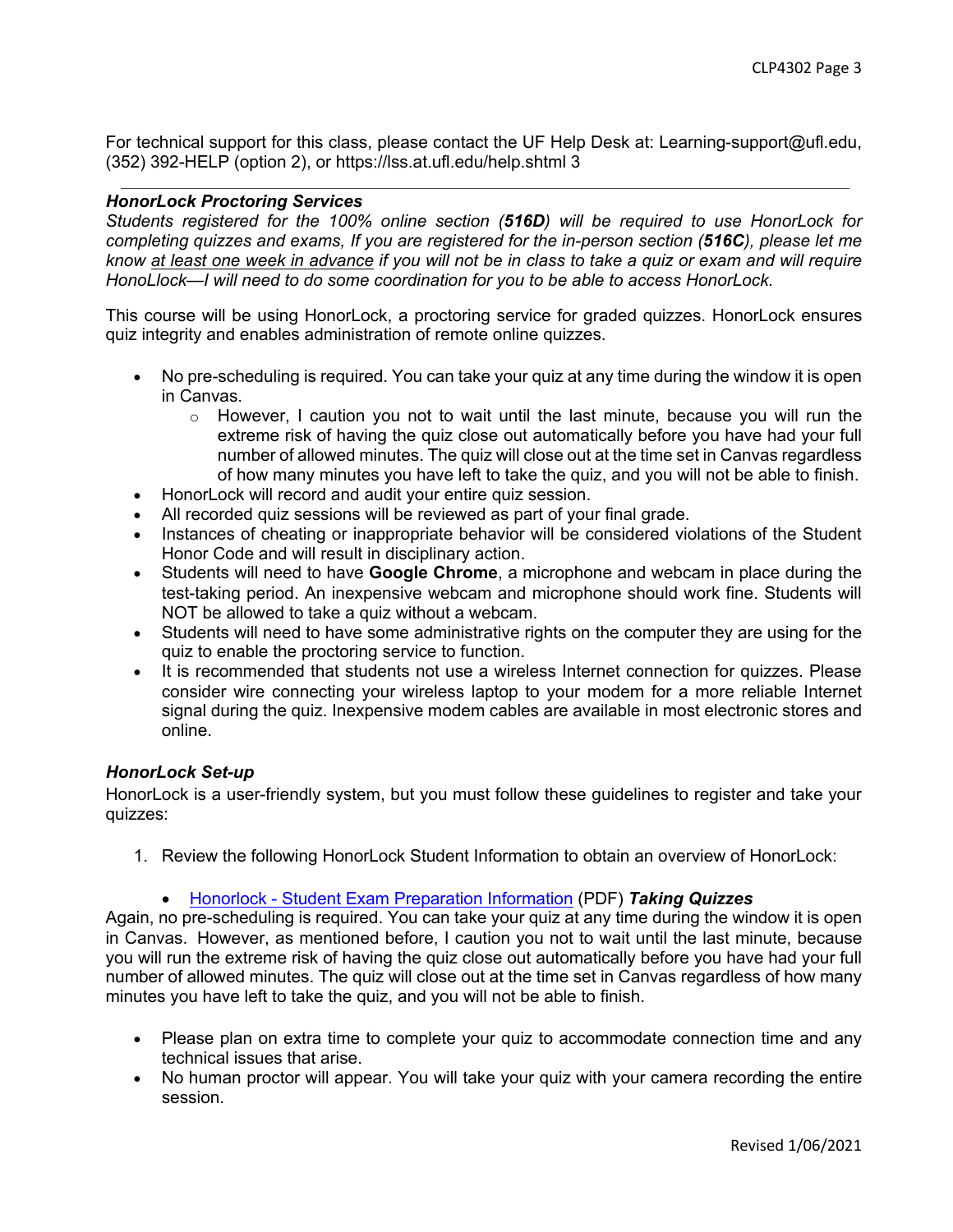• Once you finish and submit your quiz, you will log out, and the quiz session will be audited at HonorLock.

# **Keep the following in mind:**

- 1. You must use Google Chrome browser with HonorLock
- 2. When it is available open your quiz in Canvas.
- 3. Click "Get Started" and "Install Extension".
- 4. Click "Add extension" and then "Take the Quiz".
- 5. Click "Launch Proctoring" and "Allow" (HonorLock to use your camera).
- 6. Take the required photo by clicking "Take Photo" and click "Accept" if there is a clear image of you on screen. Otherwise "Redo".
- 7. Take the required photo of your picture ID.
- 8. "Begin the Room Scan" by clicking and then scan the room with your camera. Click "I'm done once complete.
- 9. Take the quiz as normal.
- 10. Finish the quiz, and HonorLock will automatically save and close as well.

# *Quiz Rules*

Check your syllabus for other rules related to quizzes and exams. Examples:

- Quizzes will be administered as described in the course schedule.
- Quizzes are closed book, closed notes unless otherwise documented.
- Some faculty allow students to blank sheets of paper as scrap paper or a calculator, but you will be required to use your camera to show both sides of paper or calculator when this is allowed. If it is not specifically stated in the syllabus, don't bring extra materials.
- Quizzes may be taken at a student's home. Students must plan to take their quizzes in an environment where other people are not in the room during the quiz.
	- $\circ$  You are required to pan your camera around the room and your desk and clear it of anything not allowed in the quiz.

#### *HonorLock Support:*

Chat on screen or call HonorLock at 855-828-4004 for 24/7 support assistance. Then contact your faculty and TA to let them know you had an issue.

#### **DESCRIPTION OF COURSE CONTENT**

**Topical Outline/Course Schedule**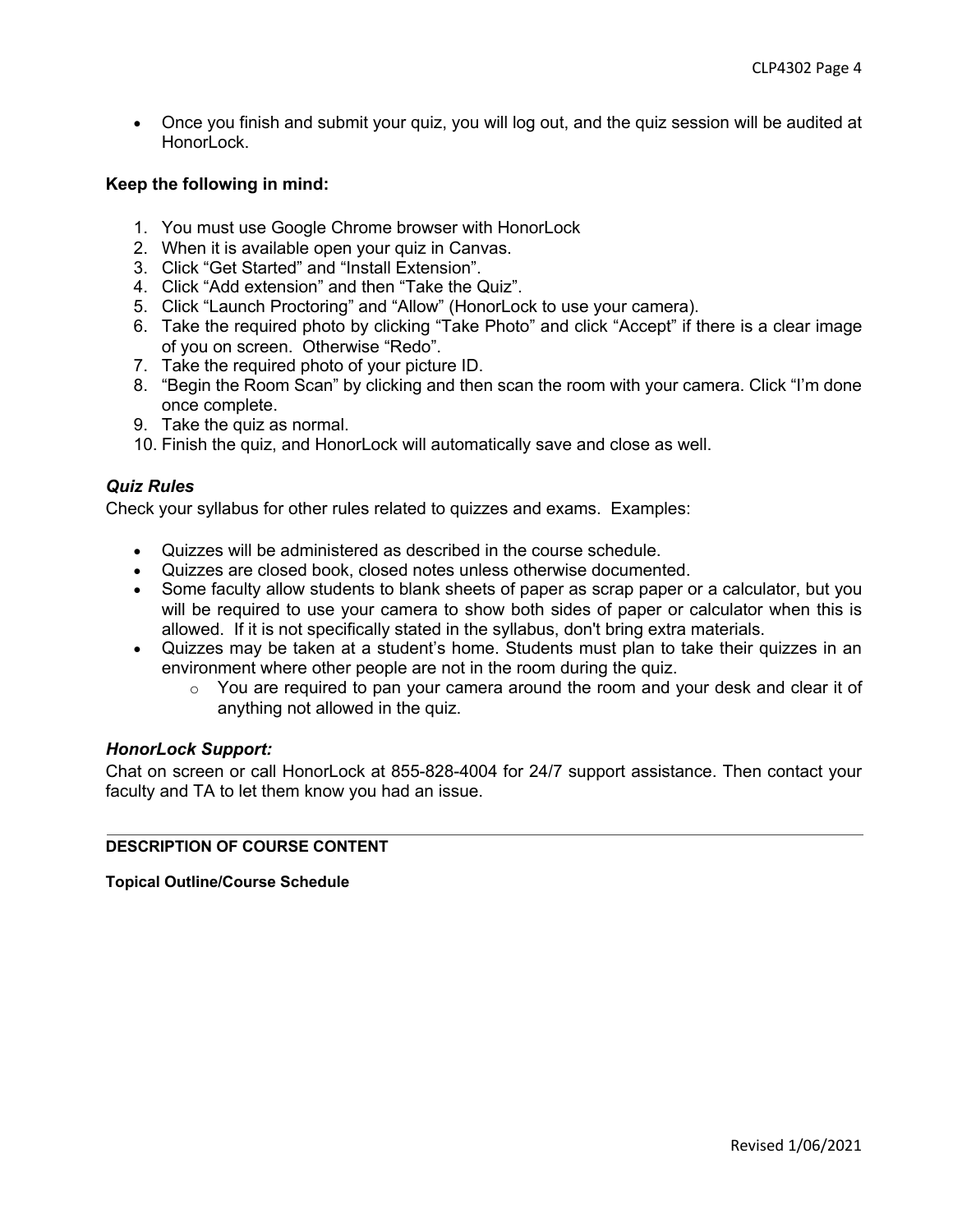| <b>Week</b>    | Date(s) | Topic(s)                                                                                                                                                                      | <b>Readings</b><br>(to be completed<br>before class)<br><b>Additional readings may be</b><br>uploaded to Canvas based<br>on class interest, guest<br>lecturers, or updates in<br>research. Please check<br>Canvas weekly.                                                                                                                                                                                 | <b>Assignments</b><br><b>Due</b>                                                                                                         | <b>Quizzes/Exams</b><br>(bi-weekly<br>quizzes, online<br>with due-date<br>listed)<br>Quizzes will be<br>administered<br>on Canvas |
|----------------|---------|-------------------------------------------------------------------------------------------------------------------------------------------------------------------------------|-----------------------------------------------------------------------------------------------------------------------------------------------------------------------------------------------------------------------------------------------------------------------------------------------------------------------------------------------------------------------------------------------------------|------------------------------------------------------------------------------------------------------------------------------------------|-----------------------------------------------------------------------------------------------------------------------------------|
| 1              | 1/11    | Syllabus<br>Overview<br>Introduction to<br>and Evolution of<br>Clinical<br>Psychology                                                                                         | (For Week 1 only, readings are<br>not expected to be completed<br>before class)<br>Syllabus overview<br>$\bullet$<br>Lee & Hunsley Ch. 1<br>$\bullet$<br>APA (2011), Careers in<br>$\bullet$<br>Psychology<br>Lilenfeld et al. (2013)<br>$\bullet$<br>Lang (2016)<br>$\bullet$                                                                                                                            | Discussion of<br>Ch. 1 &<br>Readings                                                                                                     |                                                                                                                                   |
|                | 1/18    | <b>NO CLASS - UF</b><br><b>Holiday (MLK</b><br>holiday)                                                                                                                       |                                                                                                                                                                                                                                                                                                                                                                                                           | <b>Assignment 1</b><br>(Biographical<br>Statement)<br>DUE 5pm<br><b>EST</b> via<br>Canvas<br>Assignments                                 |                                                                                                                                   |
| $\overline{2}$ | 1/25    | Contemporary<br>Clinical<br>Psychology<br>Guest speaker:<br>Dr. Ronald<br><b>Rozensky</b><br>(pre-recorded<br>presentation, to<br>be viewed<br>synchronously<br>during class) | 1.<br>Lee & Hunsley Ch. 2<br>2.<br>Rozensky BIOSKETCH<br>2019<br>2014 Implications ACA for<br>3.<br>Education<br>2018 Sci Prac TEPP<br>4.<br>5.<br>Rozensky et al. (2018).<br>Interprofessional<br>curriculum<br>2017 25 Yrs Education<br>6.<br>Rozensky Grus Fouad<br>Daniel<br>2016 Psychology's core<br>7.<br>knowledge<br>Rozensky (2012)<br>8.<br>Readings 2-8 are in<br>files/Week2 Readings folder | Active<br>engagement<br>with Dr.<br>Perlstein<br>during play-<br>back of guest<br>speaker<br>presentation &<br>discussion of<br>readings |                                                                                                                                   |
|                | 2/1     | <b>NO CLASS -</b><br><b>PERLSTEIN OUT</b><br>for doc appt.                                                                                                                    |                                                                                                                                                                                                                                                                                                                                                                                                           |                                                                                                                                          |                                                                                                                                   |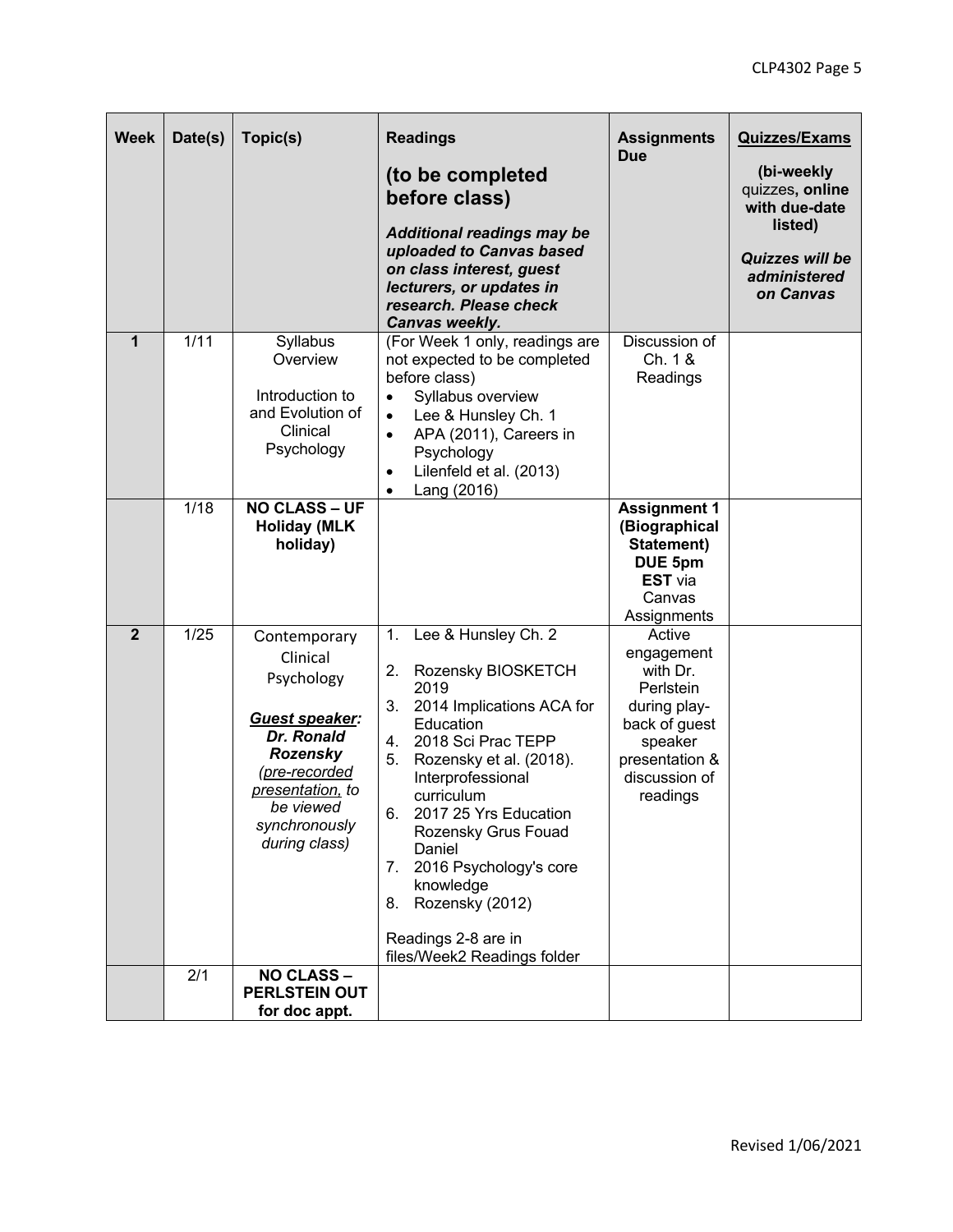| $\overline{3}$<br>$\boldsymbol{4}$ | 2/8<br>2/15 | Follow-up<br>questions<br>regarding Dr. R's<br>presentation;<br>Discussion of<br>Classification and<br>Diagnosis<br>Research                             | Lee & Hunsley Ch. 3<br>$\bullet$<br>Clark et al. (2017)<br>$\bullet$                                                                                                                                                                                                                                                                                         | Discussion of<br>Classification<br>and<br>Diagnosis)<br>Frances video<br>on DSM<br>In-class                                                                          | Online Syllabus<br>Quiz 1<br>(Canvas). Any<br>time of day; due<br>by 2/8 midnight.<br>Online Quiz 2 |
|------------------------------------|-------------|----------------------------------------------------------------------------------------------------------------------------------------------------------|--------------------------------------------------------------------------------------------------------------------------------------------------------------------------------------------------------------------------------------------------------------------------------------------------------------------------------------------------------------|----------------------------------------------------------------------------------------------------------------------------------------------------------------------|-----------------------------------------------------------------------------------------------------|
|                                    |             | Methods in<br>Clinical<br>Psychology                                                                                                                     | Lee & Hunsley Ch. 4<br>$\bullet$<br><b>Wilson (2012)</b><br>$\bullet$                                                                                                                                                                                                                                                                                        | discussion of<br>research<br>methods                                                                                                                                 | during-class<br>(Canvas)<br>Will cover<br>materials from<br>L&H Chs. 3 & 4                          |
| 5                                  | 2/22        | Psychological<br>Assessment I:<br>Overview, Ethics,<br>Interviewing &<br>Observation                                                                     | Lee & Hunsley Ch. 5<br>$\bullet$<br>Woody (2008)<br>$\bullet$<br>APA Ethics code-2017<br>$\bullet$<br>APA (2010)-Suicide<br>$\bullet$<br><b>Practice Guidelines</b><br>3 Readings for Extra- Credit<br>Assignment 1B in<br>Files/Readings/Week05/Extra-<br>Credit:<br>1.<br>Lakhan (2007)<br>2.<br>Lavoie & Barone<br>(2006)<br>3.<br>Lavole & Fleet (2002). | In-class<br>discussion<br><b>Assignment</b><br>1B-Extra-<br><b>Credit</b><br><b>Assignment</b><br>(Prescription<br>Authority for<br>Psychologists,<br>thought paper) |                                                                                                     |
|                                    | 3/1         | <b>NO CLASS -</b><br>PERLSTEIN OUT                                                                                                                       |                                                                                                                                                                                                                                                                                                                                                              |                                                                                                                                                                      |                                                                                                     |
| 6                                  | 3/8         | Psychological<br>Assessment I<br>(cont.)<br>Interviewing                                                                                                 | Lee & Hunsley Ch. 6                                                                                                                                                                                                                                                                                                                                          | In-class<br>discussion<br>Submit exam-<br>review<br>questions<br>(Assignment<br>2) via canvas<br>by 5PM today<br>for discussion<br>on 3/15                           | Quiz 3<br>during-class;<br>(Canvas)<br>Will cover<br>materials from<br>L&H Chs. 5 - 6               |
| $\overline{7}$                     | 3/15        | Psychological<br>Assessment II &<br>III: Intellectual &<br>Cognitive<br>Functioning, Self-<br>Report &<br>Projective<br>Measures<br><b>Exam 1 Review</b> | Lee & Hunsley Chs 7-9<br>Lilenfeld (2008)                                                                                                                                                                                                                                                                                                                    | In-class<br>discussion &<br>in-class Exam-<br>1 review<br>based on<br>Assignment 2<br>from last<br>week.                                                             |                                                                                                     |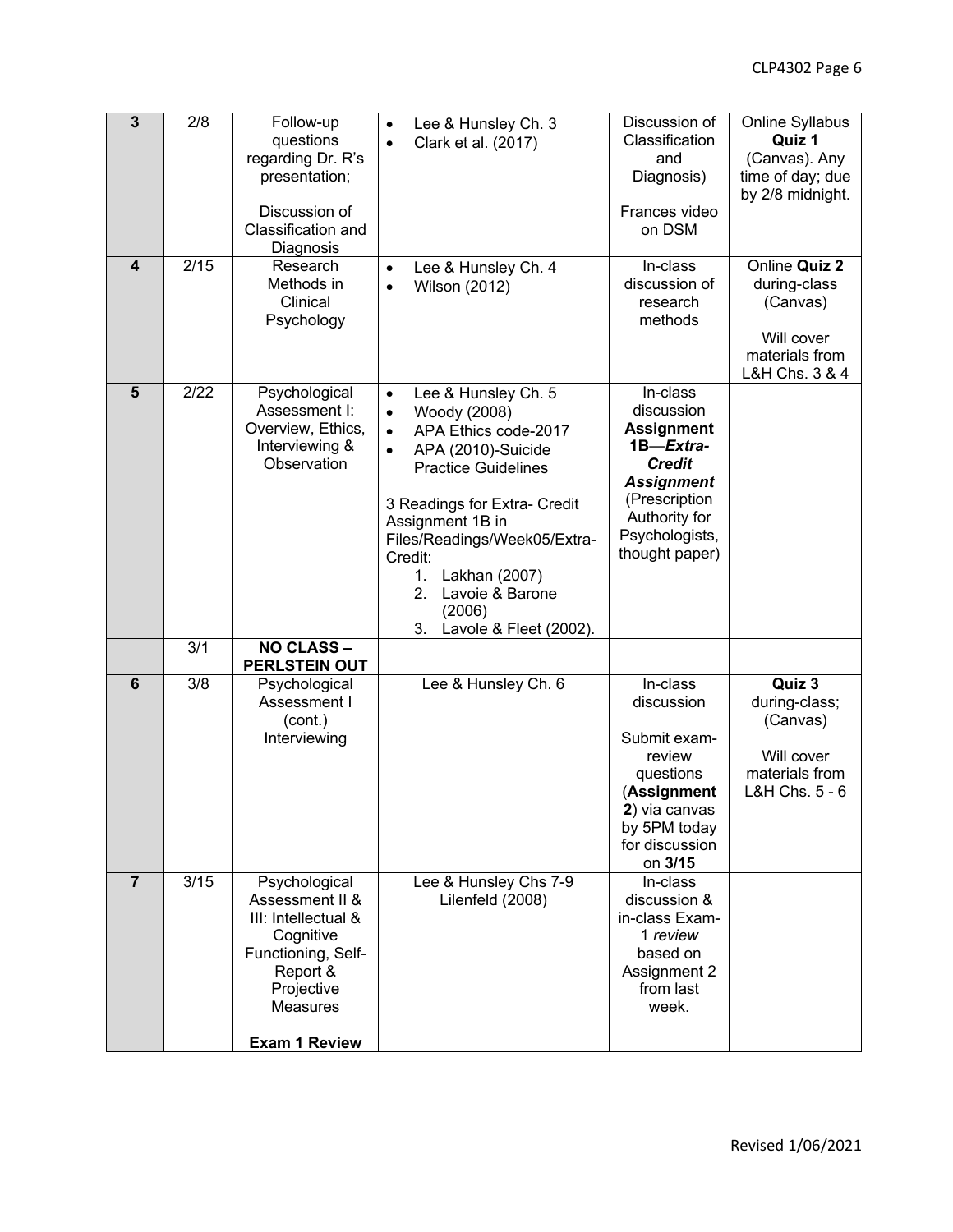| $\overline{8}$  | 3/22 | <b>EXAM1</b>                                                                                                                                                                                                      |                                                                                                                                                                                         |                                                                                                                                                                                                       | Online Exam 1<br>(Via Canvas,<br>during class<br>time)<br>Covers L&H<br>readings Chs. 1- |
|-----------------|------|-------------------------------------------------------------------------------------------------------------------------------------------------------------------------------------------------------------------|-----------------------------------------------------------------------------------------------------------------------------------------------------------------------------------------|-------------------------------------------------------------------------------------------------------------------------------------------------------------------------------------------------------|------------------------------------------------------------------------------------------|
|                 |      |                                                                                                                                                                                                                   |                                                                                                                                                                                         |                                                                                                                                                                                                       | 8                                                                                        |
| 9               | 3/29 | Integration &<br><b>Clinical Decision-</b><br>Making<br>Prevention                                                                                                                                                | Lee & Hunsley Chs. 9-10<br>$\bullet$<br>APA (2010) - Suicide<br>$\bullet$<br><b>Practice Guidelines</b><br>Kognito online training<br>$\bullet$<br>(see info below & on<br>Canvas site) | Kognito<br>training in<br>detecting<br>emotional<br>distress<br><b>Assignment</b><br>3: (Kognito<br>training<br>certificate<br><b>DUE: 5PM;</b><br>please upload<br>via Canvas<br>assignments<br>tab) |                                                                                          |
| 10              | 4/5  | Prevention (cont.)                                                                                                                                                                                                | Readings per last week<br>Kognito presentation by<br>Romae Morgan (UF-CWC;<br>$9:35-?$                                                                                                  | Zoom<br>discussion                                                                                                                                                                                    |                                                                                          |
| $\overline{11}$ | 4/12 | Intervention I:<br>Overview, Adults<br>& Couples,<br>Children &<br>Adolescents<br>Intervention II:<br><b>Identifying Key</b><br>Elements of<br>Change<br><b>Guest Speaker:</b><br>Dr. Sarah<br><b>Westen CHP)</b> | Lee & Hunsley Chs. 11-13<br>Lee & Hunsley Ch. 14<br>WhyWorks                                                                                                                            | Zoom<br>discussion<br><b>Assignment</b><br>4: DUE 5PM<br>on 4/17;<br>Submit exam-<br>review<br>questions (via<br>canvas<br>Assignments);<br>for discussion<br>on 4/19                                 | Quiz 4<br>During class<br>time via Canvas<br>Covers L&H<br>Chs. 9-14                     |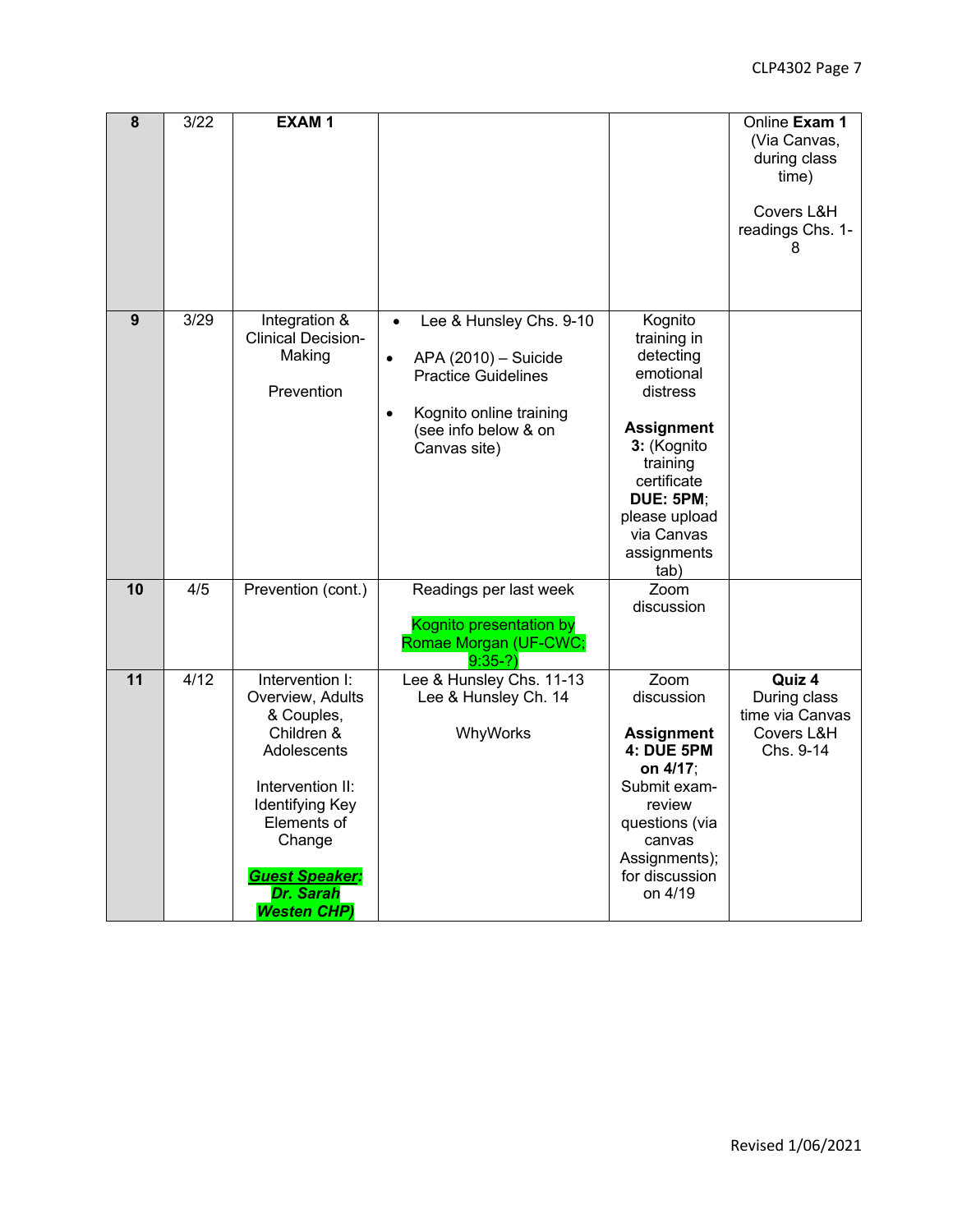| $12 \overline{ }$ | 4/19 | Subspecialties in<br>Clinical<br>Psychology:<br>Health<br>Psychology,<br>Neuropsychology,<br>and Child<br>Psychology<br><b>Guest Speaker:</b><br><b>Dr. Catherine</b><br><b>Price, CHP</b><br><b>Brief Exam-2</b><br><b>Review</b> | Lee & Hunsley Ch. 15<br>Re-read: APA (2011) Careers<br>in psychology.pdf | Discussion &<br>online Exam-2<br>review based<br>on Assignment<br>4 |                                                                     |
|-------------------|------|------------------------------------------------------------------------------------------------------------------------------------------------------------------------------------------------------------------------------------|--------------------------------------------------------------------------|---------------------------------------------------------------------|---------------------------------------------------------------------|
|                   | 4/26 | <b>No Class</b><br>"UF Finals<br>Week" (4/26-<br>4/30)<br><b>FINAL EXAM</b>                                                                                                                                                        |                                                                          |                                                                     | Exam 2<br>(Via Canvas,<br>4/26 8:30am-?)<br>Covers L&H<br>Chs. 9-15 |

# *Kognito Training:*

Kognito is a free online training simulation course that teaches effective techniques to help and refer friends, classmates, and peers around you who might be showing signs and symptoms of emotional distress. Kognito has three unique training modules, one for friends and family of students, one for faculty members, and one for helping student veterans. You are only expected to complete the At-Risk for Students module, though I encourage you to explore the other modules as well.

As a friend, family member or UF peer, you may be the first one to notice signs of distress of someone around you. At UF, it is our shared responsibility to look out for one another and we are here to support you help distressed students. The UF Counseling and Wellness Center offers a free online resource, Kognito, to help you practice having difficult conversations and learn tools for when students show signs of stress. With Kognito, you can learn how to talk about these signs, practice sharing your concerns, and learn how to motivate the person in distress to seek help.

To take this course, follow these instructions:

- 1. Go to kognitocampus.com
- 2. Click on "Create a New Account"
- **3. \*DO NOT USE THE SAME PASSWORD AS YOUR GATORLINK ACCOUNT\***
- 4. Fill out form and use the enrollment key: uflstudent
- 5. Select your category
- 6. Follow the on-screen instructions
- 7. Download your certificate of completion and upload to the corresponding Assignment in Canvas

#### **Questions or concerns? Email Romae Morgan, a Kognito Program Ambassador at Kognito-UF@ufl.edu.**

#### **Course Materials and Technology:**

- *Required Textbook:* Lee, C. M., & Hunsley, J. (2018). *Introduction to Clinical Psychology: An Evidence Based Approach*. (4th Edition). Canada: John Wiley & Sons. ISBN # 9781118949467.
- **Additional Readings:** as indicated in syllabus; will be made available via Canvas files tab.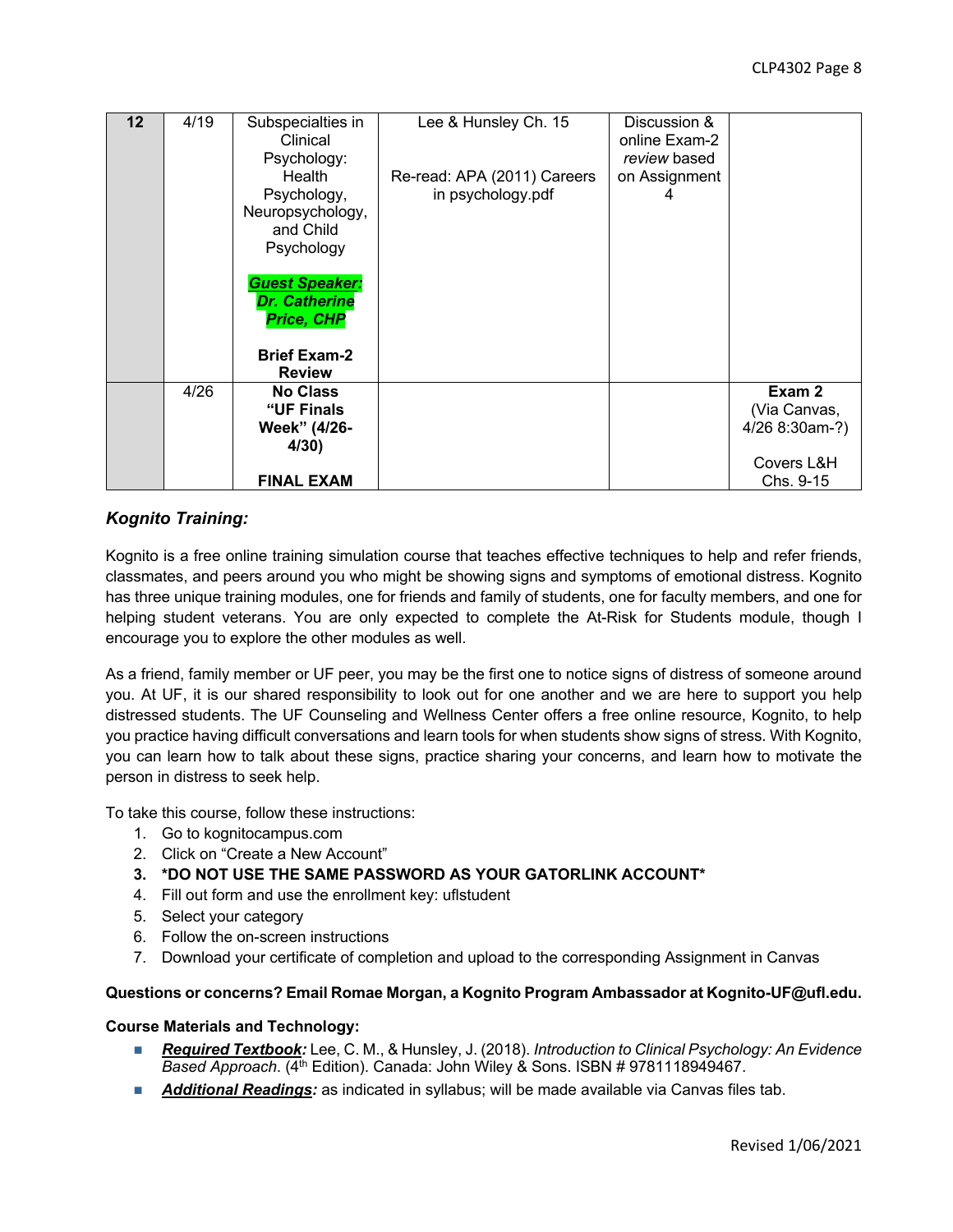- **Electronic Device:** There will be "in-class" or scheduled assignments, quizzes or exams administered via Canvas (as described within this syllabus). An electronic device with internet and Canvas capabilities is required (e.g., laptop, tablet; preferably with **Firefox** browser). Please contact the UF Computer Help Desk (contact information below) if you have questions or concerns regarding your device's capabilities.
- **Canvas:** Canvas is the course management system that you will use for this course. Canvas is accessed by using your Gatorlink account name and password at elearning.ufl.edu. There are several tutorials and student-help links on the Canvas login site. **Canvas works best with the Firefox browser**.
- n If you have technical questions call the UF Computer Help Desk at 352-392-HELP or send email to helpdesk@ufl.edu. You are responsible for checking your account prior to each class to determine how you should prepare for the upcoming class.

For technical support for this class, please contact the UF Help Desk at:

- Learning-support@ufl.edu
- (352) 392-HELP select option 2
- https://lss.at.ufl.edu/help.shtml

#### **ACADEMIC REQUIREMENTS AND GRADING**

#### **Exams:**

There will be TWO exams—a midterm and a final; each will be worth 37.9% of the total grade. Exams will not be cumulative and will cover material from lectures, readings, and in-class presentations or discussions. The format of exams will be multiple choice and short answer. There will be no make-up exams, except for documented medical reasons (i.e., physician note); other documented emergencies may or may not be approved pending decision by the instructor. If you miss an exam, you will receive a score of zero on that exam. Students who must miss class on the day of an exam may request arrangements to take the exam early, pending approval by the instructor. Such requests should be submitted in writing to the instructor as early as possible in the semester; these arrangements must be made early in the semester or they will not be considered. Exams will be administered through Canvas; thus, a compatible electronic device will be required to take the exam. Exams will be set-up such that you cannot access other browsers or windows on your device while the exam is in session.

Class attendance will be rewarded via the inclusion of in-class information in each exam that is not covered in the textbook. Exam #2 will be the Final Exam which will occur during finals week during the regularly-scheduled class period (e.g., **4/26**).

#### **Canvas Quizzes:**

There will be four (**4)** quizzes during this course, each will be worth 1.9% of your final grade (for a total of 7.6% of your final grade). Quizzes will be administered during class hours online (as described below) using the Canvas website, unless otherwise specified. Canvas quizzes will open toward the end of the class period (as announced by the instructor) and will require a passcode to begin, as announced in class. Thus, you must be attending class via zoom or face-to-face, depending upon which section you're enrolled in, in order to take the online quiz. Content from quizzes may come from any lectures, readings, or assignments due for that class day. For example, all readings and any associated lectures in the Week 3 tab on Canvas must be completed *before* the Week 3 class to ensure adequate preparation for the Week 3 quiz. Quizzes missed due to *unexcused* absences will be given a zero. Quizzes are closed-book and no notes will be allowed. Quizzes will be set-up such that you cannot access other browsers or windows on your device while the quiz is in session (lockdown browser feature), thus a compatible electronic device will be required to take the quizzes. Quizzes are closed-book, to be completed independently, and no notes will be allowed.

#### **Assignments Submitted to Canvas:**

Revised 1/06/2021 There will be four (4) assignments in this course. Assignments will vary in nature; for example, they will include online discussion board posts, trainings, or follow-up individual or group work that reflects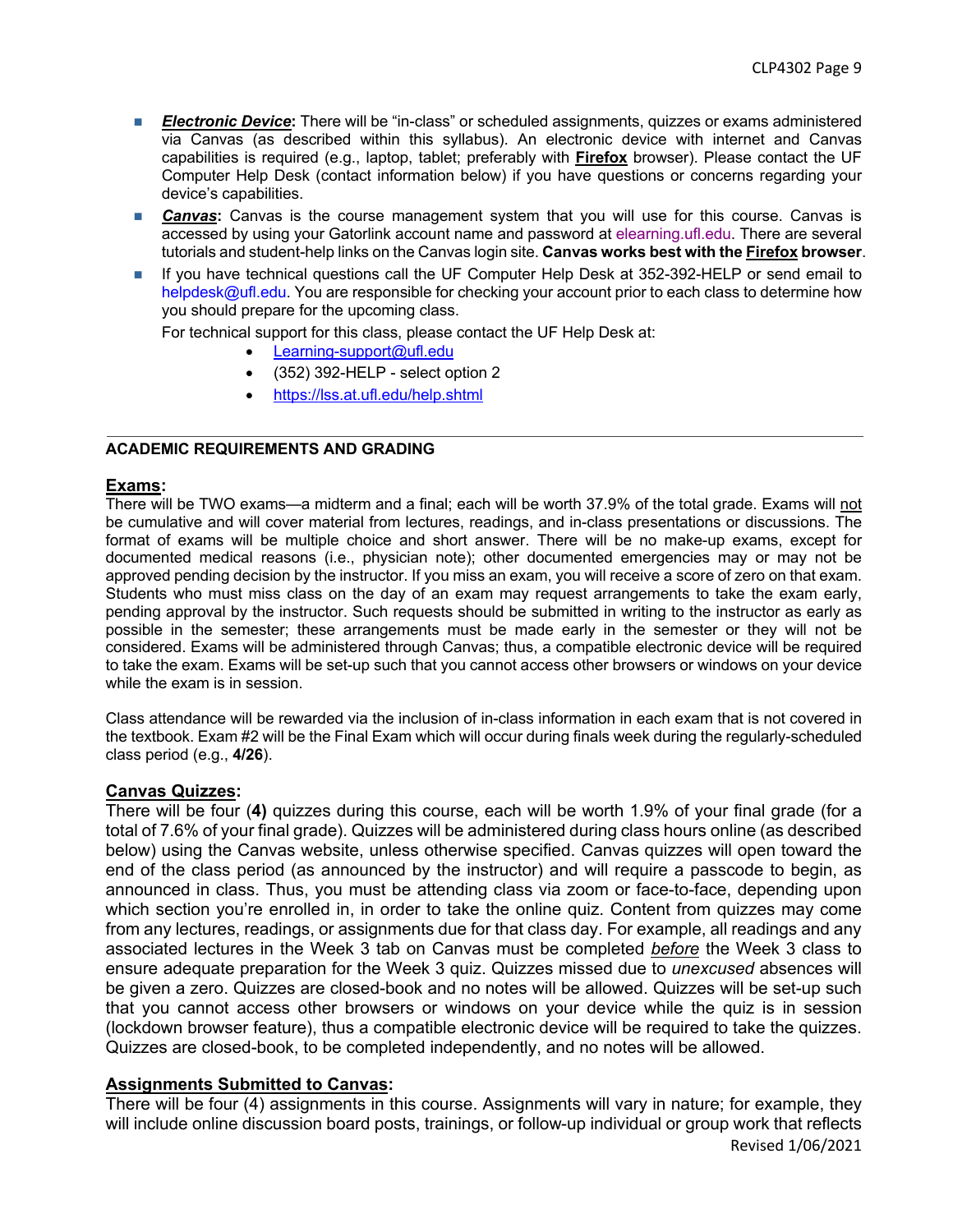in-class activities. Assignments will each be worth 1.9% of your grade (for a total of 7.6% of your final grade). Assignments are typically due at 5pm EST on the day of class, with some exceptions as indicated in this syllabus.

#### **Attendance:**

Attendance will be taken at every class, except for the two exam days. You will be allowed to miss one class with no penalty; attendance will count for 6.8% of your final grade. Given that this is an upper level elective course, class attendance is expected, not optional. You will be required to sign into class each week to mark your class attendance. It will not be permitted to sign in for a classmate; anyone caught doing this will lose their and their classmate's attendance point for the day. We will ask you to sign in at a random time during the class period to encourage attendance throughout the duration of the class. If you do miss a class, it will be your responsibility to request notes from a classmate or schedule office hours with me to discuss content from that class. You are expected to arrive to class on time and stay until dismissed in order to earn your attendance credit.

# **Participation:**

Your active engagement in the class will be assessed, through both activity in the class discussions, via Canvas Discussions associated with assignments, when assigned, but also during in-class sessions. I hope to hear each of your voices at least once per class—raise your hand, chime in, or I'll call on you.... Participation will contribute 2.3% to the final grade.

Our class sessions may be audio-visually recorded for students in the class to refer back and for enrolled students who are unable to attend live. Students who participate with their camera engaged or utilize a profile image are agreeing to have their video or image recorded. If you are unwilling to consent to have your profile or video image recorded, be sure to keep your camera off and do not use a profile image. Likewise, students who un-mute during class and participate orally are agreeing to have their voices recorded. If you are not willing to consent to have your voice recorded during class, you will need to keep your mute button activated and communicate exclusively using the "chat" feature, which allows students to type questions and comments live. The chat will not be recorded or shared. As in all courses, unauthorized recording and unauthorized sharing of recorded materials is prohibited.

#### **Grading:**

#### *Snapshot View:*

| <b>Requirement</b>  | <b>Number Throughout Semester</b>             | <b>Total Points (% of Final Grade)</b> |
|---------------------|-----------------------------------------------|----------------------------------------|
| Exams               | 2                                             | 200 (75.8%)                            |
| Quizzes             | 4                                             | 20 (7.6%; 5 points each)               |
| Assignments         | $4 + 1$ 5-point extra-credit                  | 20 (7.6%; 5 points each)               |
| Attendance          | 12 (this does not include the 2 exam<br>days) | 18 (6.8%; 1.5 each)                    |
| Participation       | 12 (this does not include the 2 exam<br>days) | $6(2.3\%; 0.5$ each)                   |
| <b>Total Points</b> |                                               | 264 (100%)                             |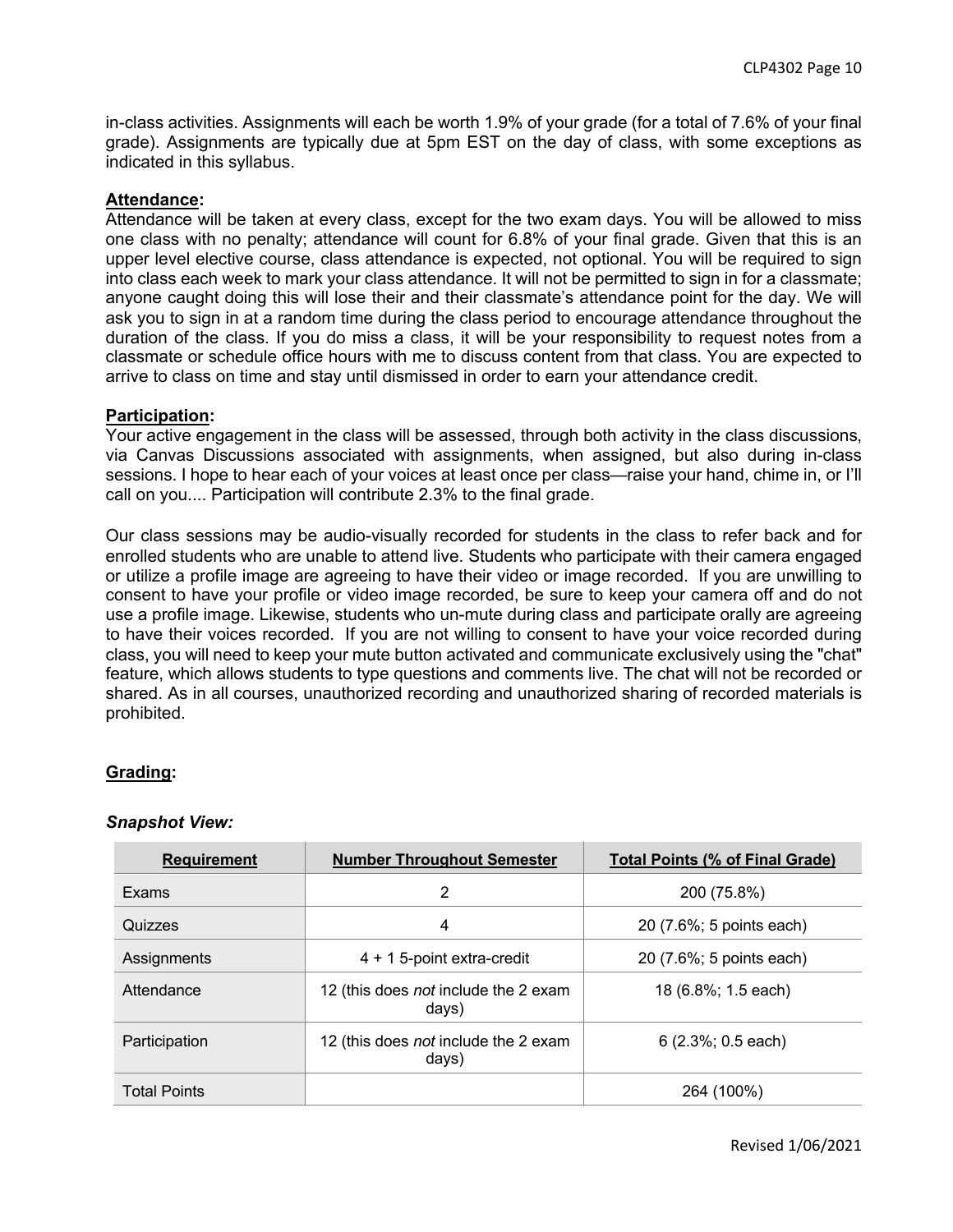# *Detailed View:*

| <b>Requirement</b> | <b>Misc. Notes</b>                                                                                                                                                                                                                          | <b>Due Date</b>            | <b>Total Points (% of Final</b><br>Grade) |
|--------------------|---------------------------------------------------------------------------------------------------------------------------------------------------------------------------------------------------------------------------------------------|----------------------------|-------------------------------------------|
| <b>Exams</b>       | Exams will be closed<br>note, administered on<br>Canvas in class (in<br>lockdown browser<br>mode)                                                                                                                                           |                            |                                           |
| Exam 1             |                                                                                                                                                                                                                                             | March 22, 2021, in class   | 100 (37.9%)                               |
| Exam 2             |                                                                                                                                                                                                                                             | April 22, 2021, in class   | 100 (37.9%)                               |
| <b>Quizzes</b>     | Quizzes will be closed<br>note, administered on<br>Canvas in class (in<br>lockdown browser<br>mode). Please bring<br>your electronic device.                                                                                                |                            |                                           |
| Quiz 1             |                                                                                                                                                                                                                                             | February 8, 2021 in class  | $5(1.9\%)$                                |
| Quiz 2             |                                                                                                                                                                                                                                             | February 15, 2021 in class | $5(1.9\%)$                                |
| Quiz 3             |                                                                                                                                                                                                                                             | March 8, 2021 in class     | $5(1.9\%)$                                |
| Quiz 4             |                                                                                                                                                                                                                                             | April 12, 2021 in class    | $5(1.9\%)$                                |
| <b>Assignments</b> | Assignments are<br>typically due Tuesday<br>evenings (submitted in<br>Canvas) by 5pm after<br>class, based on the<br>class activity that day.<br>Deviations from this<br>schedule will be<br>highlighted in class and<br>in updated syllabi |                            |                                           |
| Assignment 1       | <b>Biographical sketch</b>                                                                                                                                                                                                                  | January 18, 5PM            | $5(1.9\%)$                                |
| Assignment 1B      | <b>EXTRA-CREDIT (EC;</b><br>(prescription privileges<br>for psychologists,<br>thought paper)                                                                                                                                                | January 22, 5PM            | 5 EC points (additional<br>1.9%           |
| Assignment 2       | <b>Questions for Exam 1</b><br>review (to be<br>discussed during class<br>on 3/15).                                                                                                                                                         | March 8, 5PM               | $5(1.9\%)$                                |
| Assignment 3       | Kognito training<br>certificate                                                                                                                                                                                                             | March 29, 5PM              | $5(1.9\%)$                                |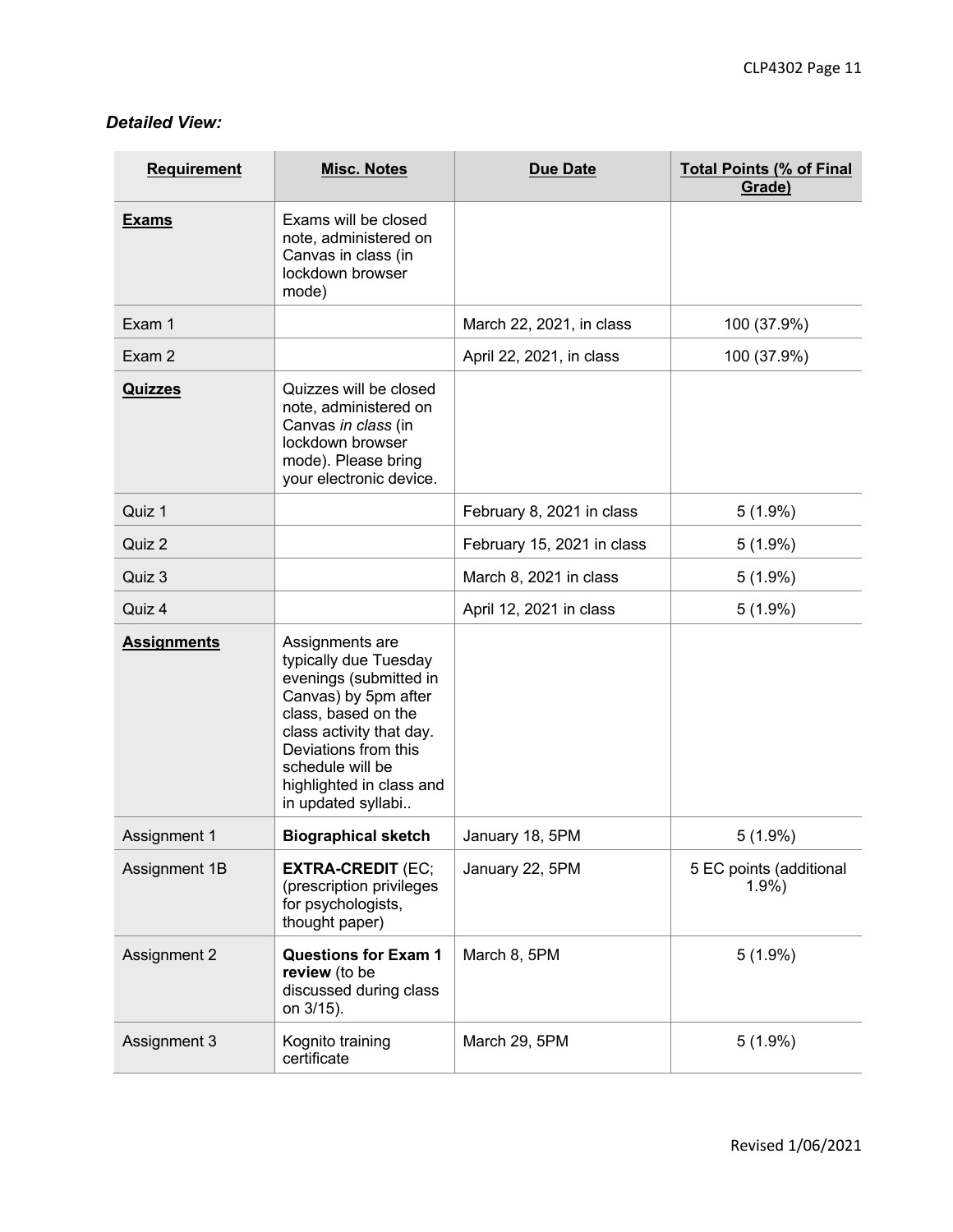| Assignment 4        | Questions for Exam 2<br>review (to be discussed<br>during class on 4/19).                                                        | April 17, 5PM  | $5(1.9\%)$   |
|---------------------|----------------------------------------------------------------------------------------------------------------------------------|----------------|--------------|
| <b>Attendance</b>   | Remember to please<br>be on time for class<br>and stay online for the<br>entirety or your<br>attendance may not be<br>reflected. | Each class     | 18 (6.8%)    |
| EXAM 1 DATE         |                                                                                                                                  | March 22, 2021 | 100 (19.23%) |
| EXAM 2 DATE         |                                                                                                                                  | April 22, 2021 | 100 (19.23%) |
| <b>Total Points</b> |                                                                                                                                  |                | 264 (100%)   |

# **Point system used (i.e., how do course percentage points translate into letter grades?):**

| % of<br><b>Points</b><br>earned | $93 -$<br>100 | $90-$<br>92 | $87 -$<br>89 | $83 -$<br>86 | $80 -$<br>82 | 77<br>, .<br>79 | $73 -$<br>76 | $70-$<br>79 | $67 -$<br>69 | $63 -$<br>66 | 60-<br>62 | <b>Below</b><br>60 |
|---------------------------------|---------------|-------------|--------------|--------------|--------------|-----------------|--------------|-------------|--------------|--------------|-----------|--------------------|
| Letter<br>Grade                 | r             | А-          | $B+$         | В            | B.           | С+              |              | ⌒<br>$\sim$ |              |              | D-        |                    |

Please be aware that a C- is not an acceptable grade for graduate students. The GPA for graduate students must be 3.0. in all 5000 level courses and above to graduate. A grade of C counts toward a graduate degree only if a sufficient number of credits in courses numbered 5000 or higher have been earned with a B+ or higher. In addition, the Bachelor of Health Science Program does not use Cgrades.

| Letter<br>Grade        | Λ<br>$\overline{\phantom{a}}$ | А-   | $B+$ | Ð   | $B -$ | $C+$ | $\sim$ | $\sim$<br>v- | $D+$                            |     | D-   |         | <b>WF</b> |     | <b>NG</b> | $\bullet$<br>-5 |
|------------------------|-------------------------------|------|------|-----|-------|------|--------|--------------|---------------------------------|-----|------|---------|-----------|-----|-----------|-----------------|
| Grade<br><b>Points</b> | 4.0                           | 3.67 | 3.33 | 3.0 | 2.67  | 2.33 | 2.0    | .67          | .33<br>$\overline{\phantom{a}}$ | 0.1 | 0.67 | $0.0\,$ | 0.0       | 0.0 | 0.0       | 0.0             |

For greater detail on the meaning of letter grades and university policies related to them, see the Registrar's Grade Policy regulations at:

http://catalog.ufl.edu/ugrad/current/regulations/info/grades.aspx

#### **Exam Policy:**

There will be 2 exams in this course. All exams will be completed during the scheduled course time, in person, via canvas, and proctored by HonorLock. Exams are closed book, will consist of multiplechoice and short-answer and an extra credit multiple-choice question. Exams will focus on the course content covered since the previous exam; that is, exams will *not* be cumulative. Each exam is worth 100 points, for a total of 200 points.

# **Policy Related to Make up Exams or Other Work:**

We expect you to attend and to be prepared to participate in all class sessions. Personal issues with respect to fulfillment of course requirements will be handled on an individual basis. If you must miss an exam because of a foreseeable conflict (i.e., professional conference, athletic competition,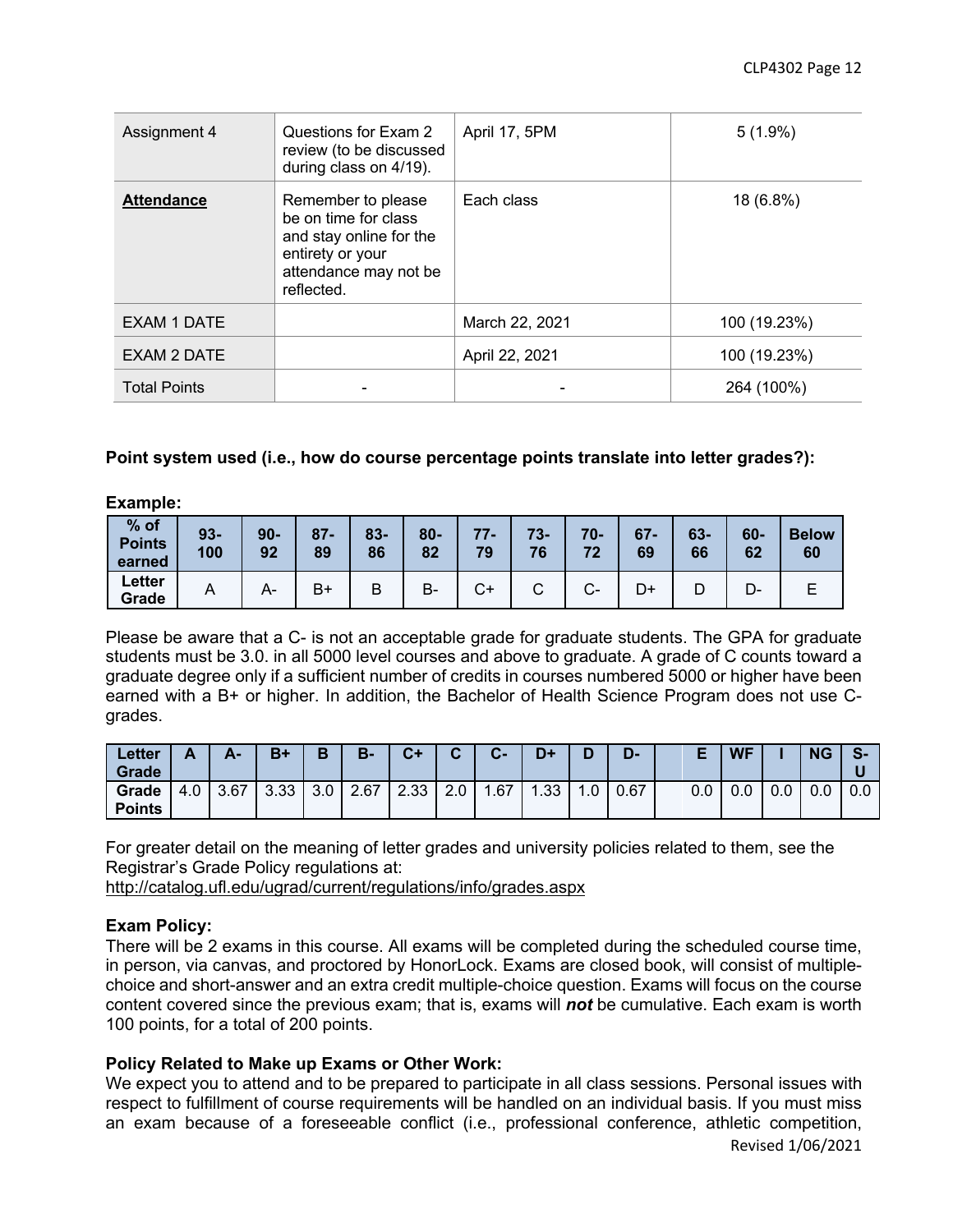religious observance, etc.) you are expected to notify us immediately to set-up alternative arrangements *prior* to the exam date. If a student is not in class for an exam due to an illness or medical emergency, they will be required to provide a statement from their healthcare provider documenting the illness or medical emergency. A make-up exam will be provided the first day the student returns to their normal class schedule or at the earliest convenience of the instructor. Requirements for make-up exams, assignments, and other work in this course are consistent with university policies that can be found in the online catalog at: https://catalog.ufl.edu/ugrad/current/regulations/info/attendance.aspx.

Please note all faculty are bound by the UF policy for excused absences. For information regarding the UF Attendance Policy see the Registrar website for additional details: https://catalog.ufl.edu/ugrad/current/regulations/info/attendance.aspx

Excused absences must be consistent with university policies in the Graduate Catalog (http://gradcatalog.ufl.edu/content.php?catoid=10&navoid=2020#attendance) and require appropriate documentation. Additional information can be found here: https://catalog.ufl.edu/ugrad/current/regulations/info/attendance.aspx

# **Reporting illnesses and family emergencies:**

In the event you experience an unexpected illness, family, or otherwise personal emergency please notify the instructor immediately to set-up alternative arrangements.

# **The UF Religious Holidays Policy is available at:**

https://catalog.ufl.edu/ugrad/current/regulations/info/attendance.aspx#religious

For University of Florida Students, the following guidelines apply:

- Students, upon prior notification to their instructors, shall be excused from class or other scheduled academic activity to observe a religious holy day of their faith.
- Students shall be permitted a reasonable amount of time to make up the material or activities covered in their absence.
- Students shall not be penalized due to absence from class or other scheduled academic activity because of religious observances.

Any requests for make-ups due to technical issues MUST be accompanied by the ticket number received from LSS when the problem was reported to them. The ticket number will document the time and date of the problem. You MUST e-mail me within 24 hours of the technical difficulty if you wish to request a make-up.

# **Policy Related to Required Class Attendance:**

Attendance is considered an integral part of the learning experience as class discussions and lectures will include valuable material covered in the examinations that is not otherwise covered in the textbook. Thus, class attendance will be taken, and students are expected to attend all classes and participate in class discussions to have exposure to this information. Class attendance will be calculated into your final grade in the course through submission of the in-class assignments and weekly quizzes. **NOTE THAT STUDENTS WHO ARE NOT PRESENT IN CLASS (or zoom, if in the on-line section) WILL NOT RECEIVE CREDIT FOR TURNING IN AN IN-CLASS ASSIGNMENT OR QUIZ/EXAM THROUGH CANVAS**. If students must be absent, they will be responsible for any missed material by acquiring lecture notes from other students who attended, or viewing the zoomrecorded lecture. You can expect that class slides will, in most cases, be on Canvas; however, not every lecture has slides that will accompany it and not all information will be on slides. Some material presented in lectures will not be in the text and will be included on examinations. Thus, reduced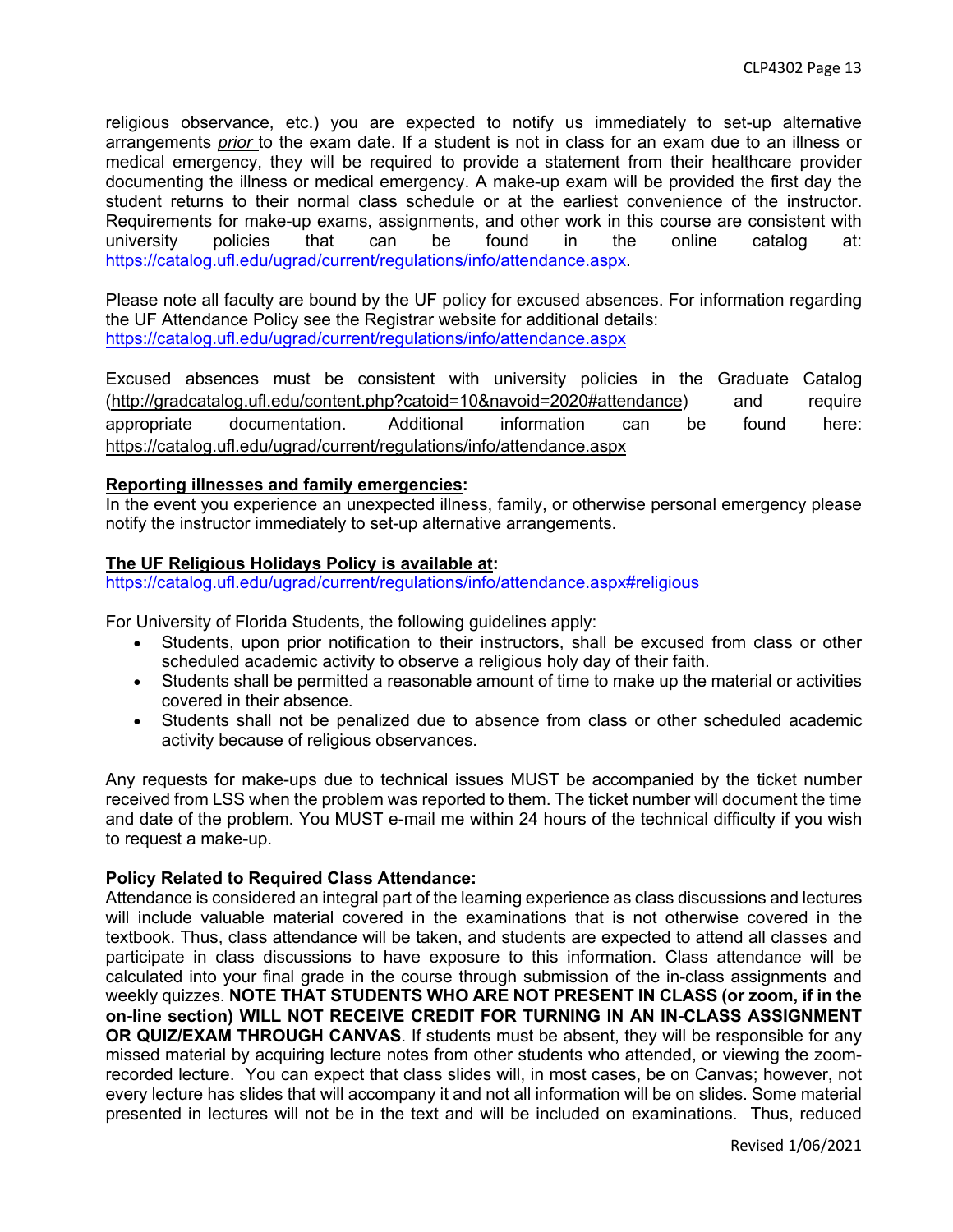attendance can be expected to result in a lower course grade. Requirements for class attendance and make-up exams, assignments, and other work in this course are consistent with university policies that can be found in the online catalog at: https://catalog.ufl.edu/ugrad/current/regulations/info/attendance.aspx.

Please note all faculty are bound by the UF policy for excused absences. For information regarding the UF Attendance Policy see the Registrar website for additional details: https://catalog.ufl.edu/ugrad/current/regulations/info/attendance.aspx

# **STUDENT EXPECTATIONS, ROLES, AND OPPORTUNITIES FOR INPUT**

# **Expectations Regarding Course Behavior:**

- Please refrain from using electronic devices during class lectures except for taking notes, completing in-class assignments, and quizzes/exams, as it is distracting and inconsiderate of other students and the instructor.
- Additionally, cell phones, recording devices (unless part of an accommodation for learning disabilities), and text messaging are prohibited during class. must be placed on silent or turned off during class. Any use of a cell phone during class (i.e., chatting, texting) will be considered a violation of this policy as it disrupts other students from learning. Students who violate this policy will be asked to leave and will lose 1% of their final grade per violation. Please speak to the instructor prior to the beginning of class if you experience an emergency that requires you to leave the room to take a phone call.
- Please do not arrive late to class or disrupt the class, as it is distracting and inconsiderate of other students and the instructor.
- To the extent permitted by facility rules and restrictions, you may bring food and/or beverages to class as long as it does not interfere with your ability to work and/or participate in class, and as long as it does not interfere with or your classmates' ability to work and participate in class. You will be expected to clean-up after yourself and dispose of all trash before leaving the classroom.

#### **Academic Integrity:**

Students are expected to act in accordance with the University of Florida policy on academic integrity. As a student at the University of Florida, you have committed yourself to uphold the Honor Code, which includes the following pledge:

# "**We, the members of the University of Florida community, pledge to hold ourselves and our peers to the highest standards of honesty and integrity**."

You are expected to exhibit behavior consistent with this commitment to the UF academic community, and on all work submitted for credit at the University of Florida, the following pledge is either required or implied:

#### **"On my honor, I have neither given nor received unauthorized aid in doing this assignment."**

It is your individual responsibility to know and comply with all university policies and procedures regarding academic integrity and the Student Honor Code. Violations of the Honor Code at the University of Florida will not be tolerated. Violations will be reported to the Dean of Students Office for consideration of disciplinary action. For additional information regarding Academic Integrity, please see Student Conduct and Honor Code or the Graduate Student Website for additional details: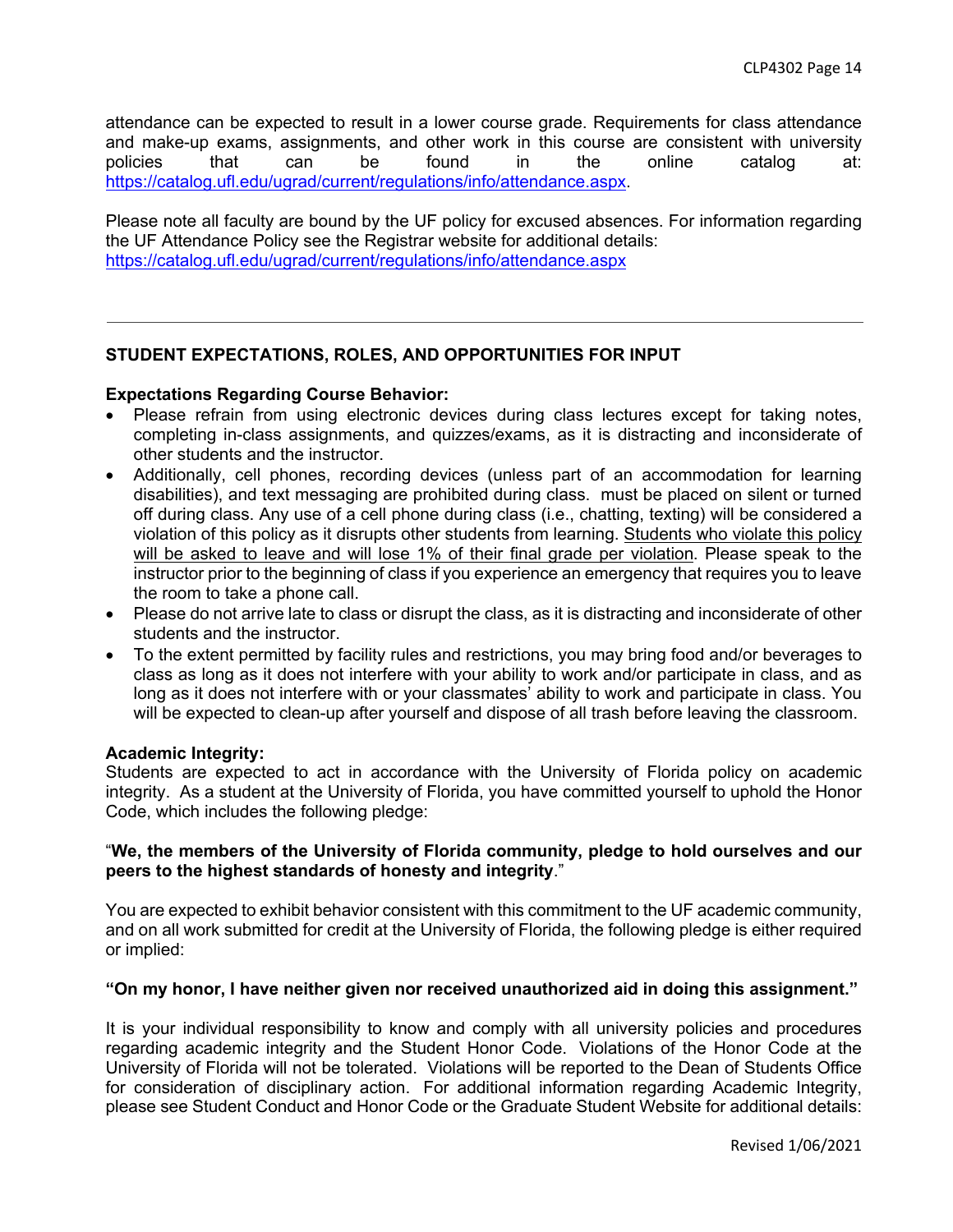https://www.dso.ufl.edu/sccr/process/student-conduct-honor-code/ http://gradschool.ufl.edu/students/introduction.html

Please remember cheating, lying, misrepresentation, or plagiarism in any form is unacceptable and inexcusable behavior.

# **Online Faculty Course Evaluation Process**

Students are expected to provide professional and respectful feedback on the quality of instruction in this course by completing course evaluations online via GatorEvals. Guidance on how to give feedback in a professional and respectful manner is available at https://gatorevals.aa.ufl.edu/students/. Students will be notified when the evaluation period opens, and can complete evaluations through the email they receive from GatorEvals, in their Canvas course menu under GatorEvals, or via https://ufl.bluera.com/ufl/. Summaries of course evaluation results are available to students at https://gatorevals.aa.ufl.edu/public-results/.

# **On Campus Face-to-Face**

We will have face-to-face instructional sessions to accomplish the student learning objectives of this course. In response to COVID-19, the following policies and requirements are in place to maintain your learning environment and to enhance the safety of our in-classroom interactions.

- You are required to wear approved face coverings at all times during class and within buildings. Following and enforcing these policies and requirements are all of our responsibility. Failure to do so will lead to a report to the Office of Student Conduct and Conflict Resolution.
- This course has been assigned a physical classroom with enough capacity to maintain physical distancing (6 feet between individuals) requirements. Please utilize designated seats and maintain appropriate spacing between students. Please do not move desks or stations.
- Sanitizing supplies are available in the classroom if you wish to wipe down your desks prior to sitting down and at the end of the class.
- Follow your instructor's guidance on how to enter and exit the classroom. Practice physical distancing to the extent possible when entering and exiting the classroom.
- If you are experiencing COVID-19 symptoms (https://www.cdc.gov/coronavirus/2019 ncov/symptoms-testing/symptoms.html), please use the UF Health screening system (https://coronavirus.ufhealth.org/screen-test-protect/covid-19-exposure-and-symptoms-whodo-i-call-if/) and follow the instructions on whether you are able to attend class.
	- § Course materials will be provided to you with an excused absence, and you will be given a reasonable amount of time to make up work (https://catalog.ufl.edu/UGRD/academic-regulations/attendance-policies/).

#### **Online Synchronous Sessions:**

Our class sessions may be audio visually recorded for students in the class to refer back and for enrolled students who are unable to attend live. Students who participate with their camera engaged or utilize a profile image are agreeing to have their video or image recorded. If you are unwilling to consent to have your profile or video image recorded, be sure to keep your camera off and do not use a profile image. Likewise, students who un-mute during class and participate orally are agreeing to have their voices recorded. If you are not willing to consent to have your voice recorded during class, you will need to keep your mute button activated and communicate exclusively using the "chat" feature, which allows students to type questions and comments live. The chat will not be recorded or shared. As in all courses, unauthorized recording and unauthorized sharing of recorded materials is prohibited.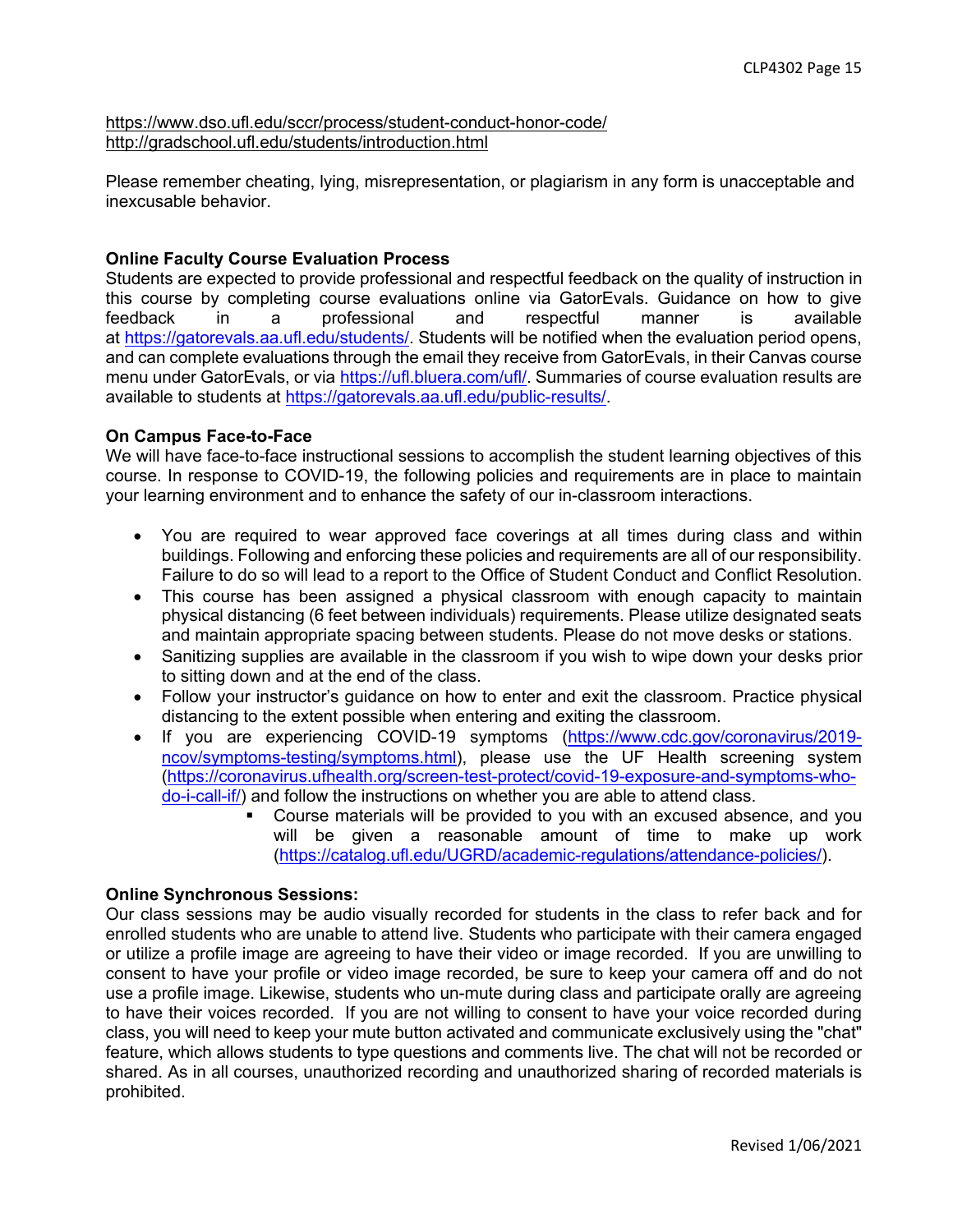# **Policy Related to Guests Attending Class:**

Only registered students are permitted to attend class. However, we recognize that students who are caretakers may face occasional unexpected challenges creating attendance barriers. Therefore, by exception, a department chair or his or her designee (e.g., instructors) may grant a student permission to bring a guest(s) for a total of two class sessions per semester. This is two sessions total across all courses. No further extensions will be granted. Please note that guests are **not** permitted to attend either cadaver or wet labs. Students are responsible for course material regardless of attendance. For additional information, please review the Classroom Guests of Students policy in its entirety. Link to full policy: http://facstaff.phhp.ufl.edu/services/resourceguide/getstarted.htm

# **SUPPORT SERVICES**

#### **Accommodations for Students with Disabilities:**

If you require classroom accommodation because of a disability, it is strongly recommended you register with the Dean of Students Office http://www.dso.ufl.edu within the first week of class or as soon as you believe you might be eligible for accommodations. The Dean of Students Office will provide documentation of accommodations to you, which you must then give to me as the instructor of the course to receive accommodations. Please do this as soon as possible after you receive the letter. Students with disabilities should follow this procedure as early as possible in the semester. The College is committed to providing reasonable accommodations to assist students in their coursework.

#### **Health and Wellness:**

Students sometimes experience stress from academic expectations and/or personal and interpersonal issues that may interfere with their academic performance. If you find yourself facing issues that have the potential to or are already negatively affecting your coursework, you are encouraged to talk with an instructor and/or seek help through University resources available to you.

- The **Counseling and Wellness Center** 352-392-1575 offers a variety of support services such as psychological assessment and intervention and assistance for math and test anxiety. Visit their web site for more information: http://www.counseling.ufl.edu. On line and in person assistance is available.
- **You Matter We Care** website: http://www.umatter.ufl.edu/. If you are feeling overwhelmed or stressed, you can reach out for help through the You Matter We Care website, which is staffed by Dean of Students and Counseling Center personnel.
- The **Student Health Care Center** at Shands is a satellite clinic of the main Student Health Care Center located on Fletcher Drive on campus. Student Health at Shands offers a variety of clinical services. The clinic is located on the second floor of the Dental Tower in the Health Science Center. For more information, contact the clinic at 392-0627 or check out the web site at: https://shcc.ufl.edu/
- **University Police Department**: Visit UF Police Department website or call 352-392-1111 (or 9-1-1 for emergencies).
- **UF Health Shands Emergency Room / Trauma Center**: For immediate medical care call 352-733-0111 or go to the emergency room at 1515 SW Archer Road, Gainesville, FL 32608; Visit the UF Health Emergency Room and Trauma Center website.
- Crisis intervention is always available 24/7 from: **Alachua County Crisis Center**: (352) 264- 6789

http://www.alachuacounty.us/DEPTS/CSS/CRISISCENTER/Pages/CrisisCenter.aspx